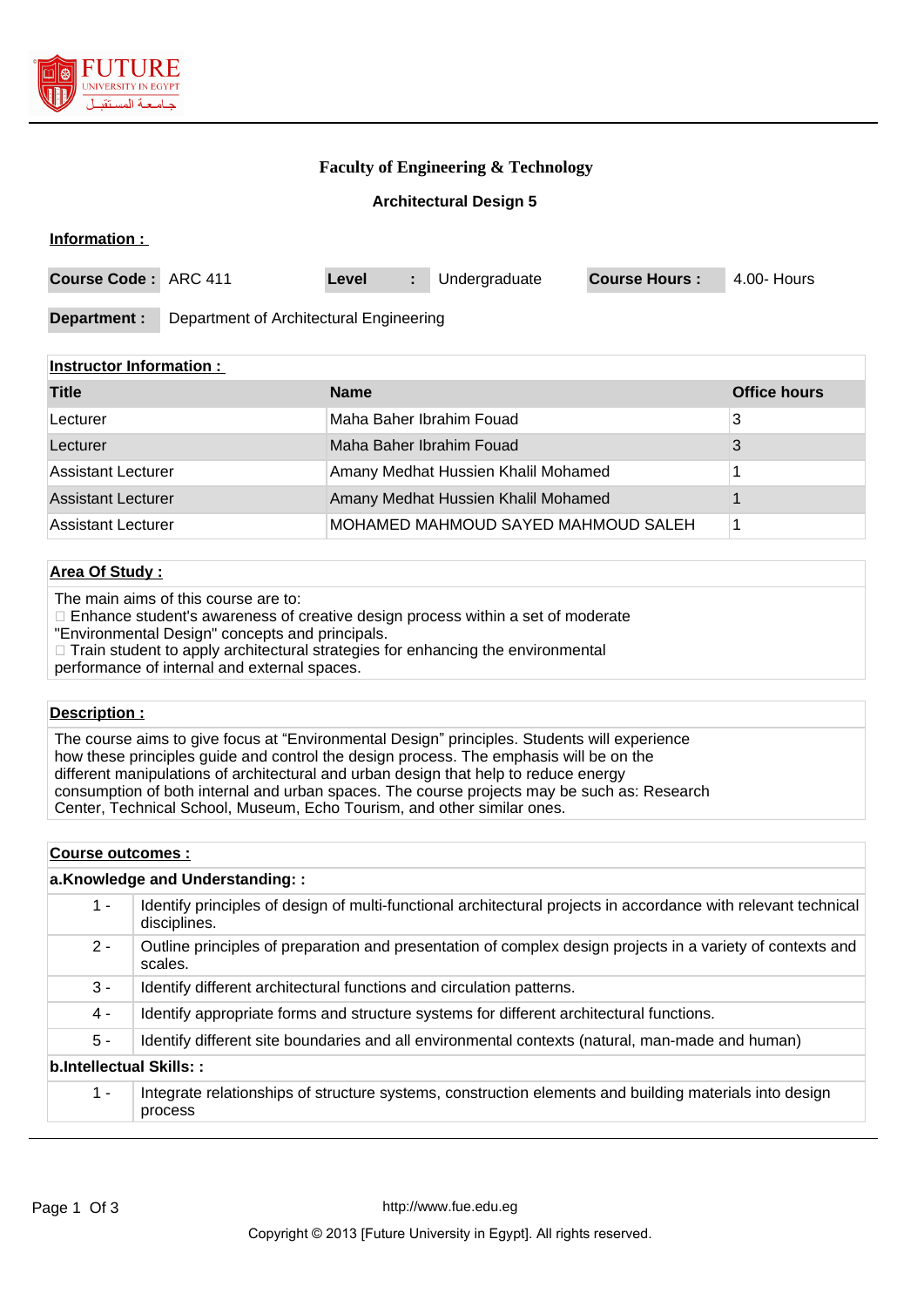

| $2 -$ | Breakdown multipurpose complex design projects into manageable inter-relatable partial components                                                             |  |  |  |
|-------|---------------------------------------------------------------------------------------------------------------------------------------------------------------|--|--|--|
| $3 -$ | Compare different design objectives and sort them in terms of priorities in the design process.                                                               |  |  |  |
| 4 -   | Analyze circulation patterns in accordance with architectural projects' elements.                                                                             |  |  |  |
| $5 -$ | Analyze site and environmental contexts and features.                                                                                                         |  |  |  |
| $6 -$ | Relate three-dimensional design with images of real sites and places                                                                                          |  |  |  |
|       | c. Professional and Practical Skills::                                                                                                                        |  |  |  |
| $1 -$ | Compose architectural design programs for multifunctional projects                                                                                            |  |  |  |
| $2 -$ | Convert complex projects' programs into appropriate architectural forms using proper structure systems.                                                       |  |  |  |
| $3 -$ | Apply site analysis findings to proper design with respect of all environmental contexts (natural, man-<br>made and human) in a positive contribution to them |  |  |  |
| 4 -   | Produce and present architectural design projects using an appropriate range of media and design-based<br>software.                                           |  |  |  |
| $5 -$ | Review and criticize similar and existing projects.                                                                                                           |  |  |  |
|       | d. General and Transferable Skills: :                                                                                                                         |  |  |  |
| $1 -$ | Develop team work co-operative skills                                                                                                                         |  |  |  |
| $2 -$ | Communicate effectively                                                                                                                                       |  |  |  |
| $3 -$ | Manage tasks and resources within constrained time                                                                                                            |  |  |  |

# **Course Topic And Contents :**

| <b>Topic</b>                                                                                            | No. of hours Lecture |                | <b>Tutorial / Practical</b> |
|---------------------------------------------------------------------------------------------------------|----------------------|----------------|-----------------------------|
| Research work for the related topic. Introduction to project<br>and site analysis and detailed program. | 12                   | 8              | $\overline{4}$              |
| Alternative of layout, Solid vs. Void                                                                   | 19                   | 6              | 13                          |
| <b>Layout and Study Model</b>                                                                           | 12                   | 8              | 4                           |
| <b>Master Plan</b>                                                                                      | 10                   | $\overline{2}$ | 8                           |
| Master Plan (Design Development)                                                                        | 13                   | 0              | 13                          |
| <b>Typical Floor Plans</b>                                                                              | 14                   | 4              | 10                          |
| Elevations & Sections                                                                                   | 15                   | 2              | 13                          |
| Sketch design                                                                                           | 5                    |                | $\overline{4}$              |
| Perspective and interiors                                                                               | 8                    |                | 7                           |
| Design Finishing                                                                                        | 6                    | 2              | 4                           |
| Final Submission of the Project                                                                         | 6                    | 0              | 6                           |

| <b>Teaching And Learning Methodologies:</b> |  |  |  |
|---------------------------------------------|--|--|--|
| Studio Design (Practical)                   |  |  |  |
| Research                                    |  |  |  |